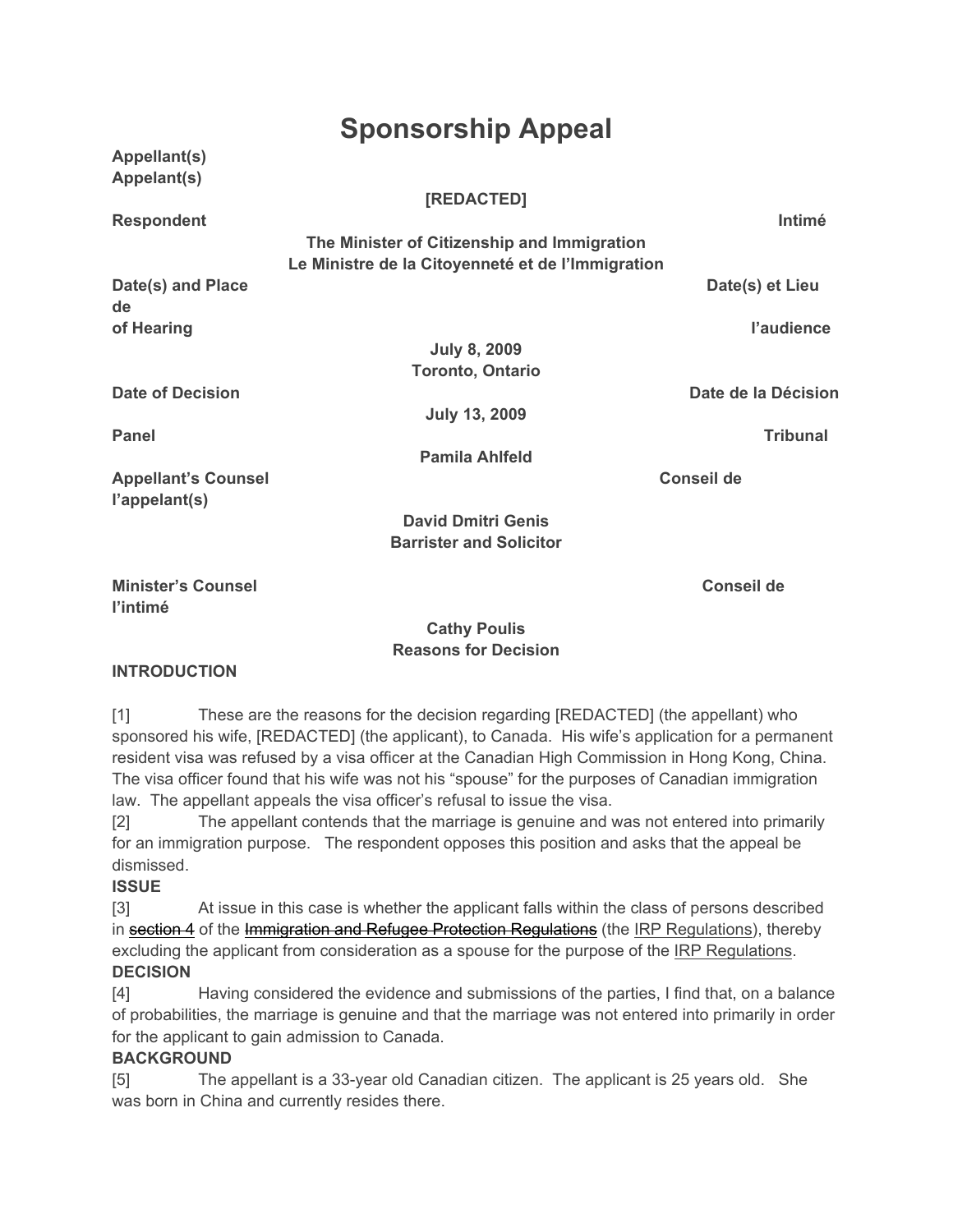[6] The appellant and the applicant were married in China on April 26, 2006.[1] The appellant returned to Canada and sponsored the applicant.

## **ANALYSIS AND FINDINGS OF FACT**

[7] The visa officer found that the applicant is not the appellant's spouse because of section 4 of the IRP Regulations), which reads as follows:

**4.** Bad Faith – For the purposes of these Regulations, a foreign national shall not be considered a spouse, a common-law partner, a conjugal partner or an adopted child of a person if the marriage, common-law partnership, conjugal partnership or adoption is not genuine and was entered into primarily for the purpose of acquiring any status or privilege under the Act.

[8] In considering whether a marriage is genuine and whether the "bad faith" section 4 of the IRP Regulations applies to it, the Immigration Appeal Division (IAD) tends to look at a number of the same factors. However, these factors are not identical in every appeal as the genuineness of the marriage can be affected by any number of different factors in every appeal. The factors considered can include, but are not limited to the:

i) intent of the parties to the marriage;

- ii) length of the relationship;
- iii) amount of time spent together;
- iv) conduct at the time of meeting, engagement and/or the wedding;
- v) behaviour subsequent to the wedding;
- vi) knowledge of each other's relationship histories;
- vii) levels of continuing contact and communication;
- viii) provision of financial support;

ix) knowledge of and sharing of responsibility for the care of children brought into the marriage;

x) knowledge of and contact with extended families of the parties, and

xi) knowledge about each other's daily lives.<sup>[2]</sup>

[9] All of these factors can be considered in determining the genuineness of a marriage. The second prong of the test – whether the relationship was entered into primarily for the purpose of acquiring any status or privilege under the Immigration and Refugee Protection Act (IRPA) – is selfevident and self-explanatory: the advantage sought in spousal appeals is generally entry to Canada and the granting to the applicant of permanent resident status as a member of the family class.<sup>[4]</sup>

[10] The visa officer expressed the following major concerns: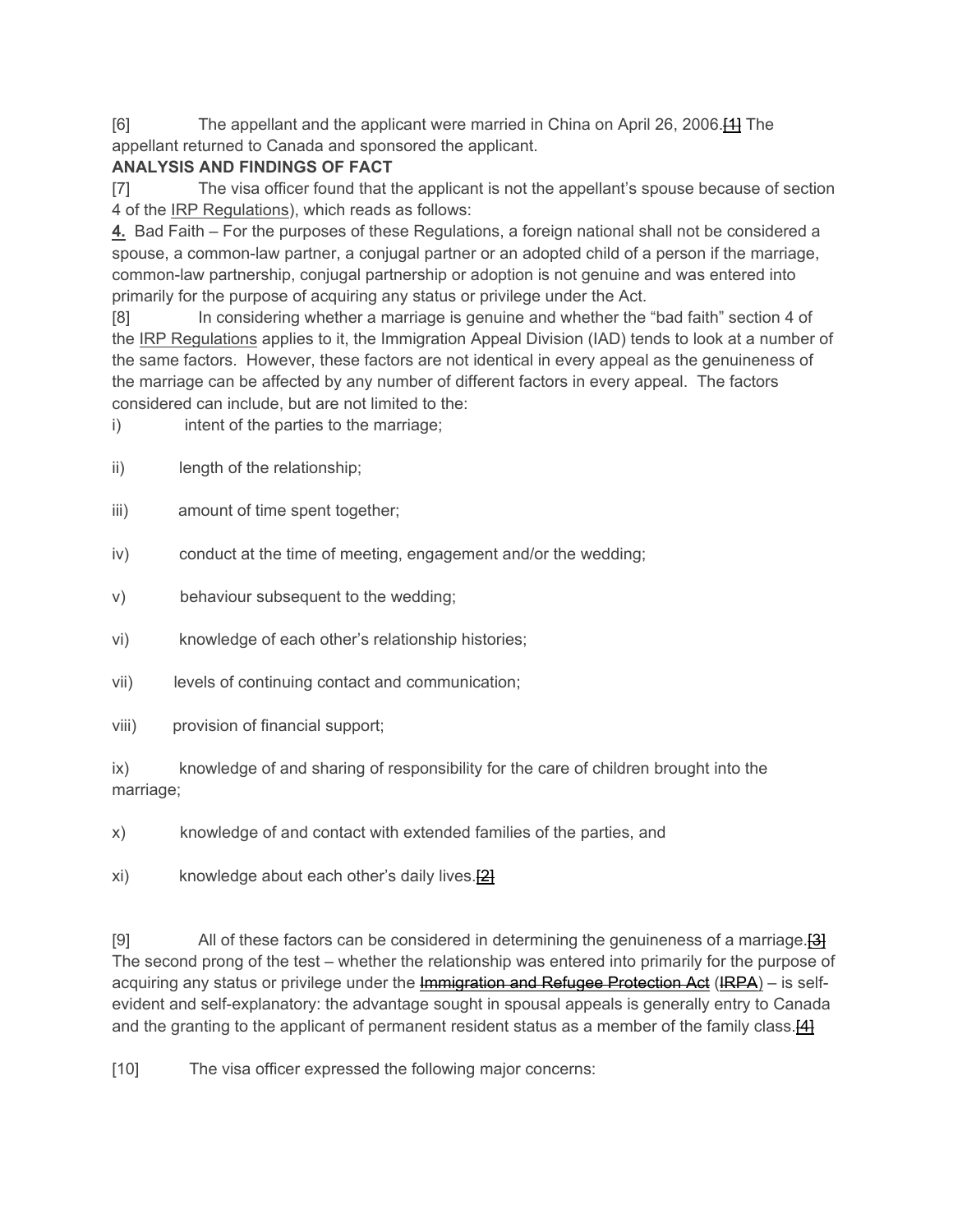i) The visa officer did not find credible the fact that the applicant never met the appellant's father.

ii) The visa officer did not find credible the applicant's explanation as to why there was only one DVD made of the wedding.

iii) The visa officer did not find credible the applicant's explanation as to why only four photographs of their wedding were submitted.

iv) The visa officer was concerned that there was another wedding going on at the same time as hers which calls into question the number of guests at the wedding.

v) The visa officer did not find credible the fact that the first proposal took place in November 2005 and the applicant and appellant continued to have regular telephone conversations with that hanging over their head until the applicant accepted the proposal on February 8, 2006.

vi) The visa officer found that there were significant linguistic and cultural differences between the appellant and the applicant.

vii) The visa officer found that the appellant and the applicant are not compatible because they do not have an email relationship.

viii) The visa officer was concerned that the applicant obtained a passport in order to go to Canada or some other country and she was attempting to hide that fact.<sup>[5]</sup>

[11] Only the appellant testified at the hearing. The applicant was scheduled to testify but in view of the lack of time and the amount of time it would take to get a resumption date, the appellant chose not to call the applicant.

[12] The appellant testified that he met the applicant through the applicant's cousin who the appellant knew through his business dealings. He stated that he and the applicant met in March 2005, one day before he returned to Hong Kong. He told the panel that the applicant's cousin brought together a group of people to go out with, the applicant being one of them. The appellant testified that he returned to China in May 2005 and during that trip, he went out again with the same group of people. He stated that he asked the applicant for her telephone number and after he left China, he started to communicate with her either by telephone or on QQ (MSN).

[13] The appellant testified that he visited the applicant in July 2005 and again in September 2005, on both occasions spending time alone with the applicant. The appellant could not explain why the applicant's application form does not disclose the July 2005 trip and seems to indicate that the next time she saw the appellant was in September 2005.<sup>[6]</sup> He was adamant that he visited China in July 2005.

[14] I did not find the appellant to be very good with dates during his testimony. In fact, he stated emphatically on the record that he had first proposed to the appellant on October 18, 2005 until Minister's counsel pointed out that the applicant stated that the first proposal was on December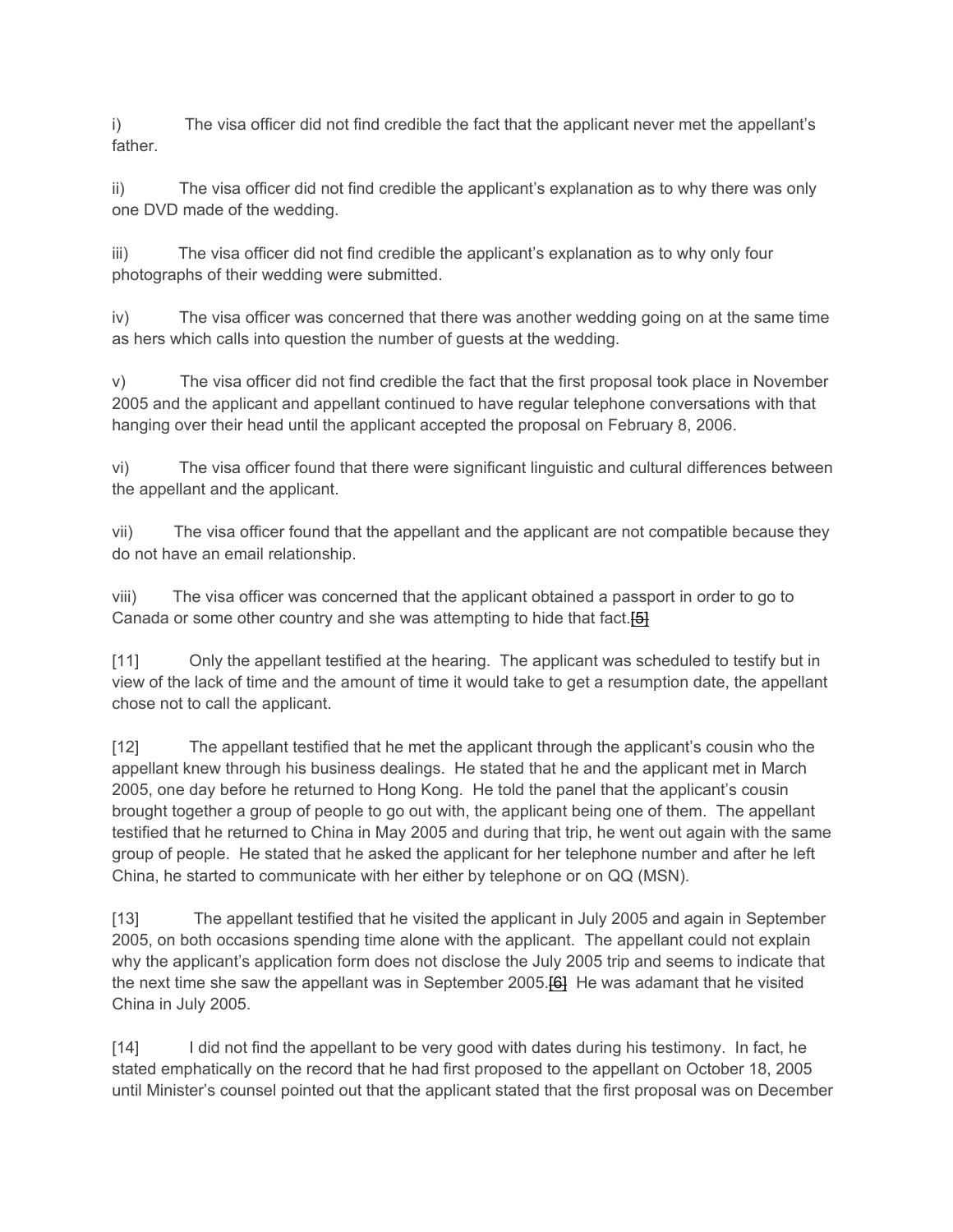13, 2005.<sup>[2]</sup> He then stated that the applicant was correct and that the proposal had in fact taken place sometime between December  $11<sup>th</sup>$  and  $19<sup>th</sup>$ , 2005. He stated that he proposed to the applicant after he came back to Canada and according to the dates of trips abroad supplied by the appellant in his sponsorship application, those dates are consistent with when he was back in Canada.<sup>[8]</sup> Moreover, according to those dates, it does not appear that the appellant was in China in July 2005, and I am of the view that the appellant was merely confused about the dates of the trips. According to the application form, the appellant was in China in March 2005, May 2005, September 2005 and November 2005.<sup>[9]</sup> That information is also consistent with the applicant's version of events.

[15] I found the appellant to be a credible witness and I am of the view that his inability to remember dates is what it is and in my view, given all of the other evidence in this case that support the genuineness of this marriage, I do not find his confusion in this regard to be fatal to this appeal. I find that both the appellant's and the applicant's account of how they met and how their relationship progressed is consistent. I find their explanations regarding the need for a second proposal credible; the applicant having told the visa officer that she wanted her parent's consent for such a serious event in her life<sup>[10]</sup> and the appellant's testimony that the applicant needed time to consider moving away from her family to live in Canada. Contrary to the visa officer's concerns, the appellant testified that after his first proposal was rejected, he did not give up and he was confident that he could persuade the applicant to marry him. I find that his testimony in this regard is not only reasonable but is indicative of a person who was genuinely interested in having a long term relationship. In view of the fact that he testified that he was not bothered by the first rejection, I accept his explanation that he and the applicant had no problems continuing on the relationship as cited as a concern by the visa officer.

[16] I do not find the applicant's inability to recite the appellant's email address fatal to this appeal. Both the appellant and the applicant indicated that they communicate by phone and QQ, which is similar to MSN, and that they did not communicate with email. I find this reasonable.

[17] I had some concerns that none of the appellant's family attended his wedding. Although I accept the appellant's explanation that his father was against the marriage because he was afraid that the applicant was only interested in his money, it is still difficult to understand why the appellant's sister, who resides in Hong Kong, did not attend the wedding. He testified that his sister has a 7-year old child who needed attending and who was in school and could not come to the wedding. Considering that the appellant is the only son in his family, I find it unusual that no one from his family would attend; however, given that this was my only concern, I do not find it fatal to the appeal.

[18] Regarding the appellant's and applicant's wedding, the appellant testified that he gave his father-in-law the money to organize the wedding and he did so at a restaurant. He stated that 100 people attended his wedding and contrary to the visa officer's concerns which, in my view, were speculative, there was no other wedding taking place at the same time. He testified that only one DVD was made because he believed that the applicant would be joining him in Canada shortly and there was no reason to get copies at that time. With respect to the photos submitted for their application, the appellant testified that the immigration consultant who prepared their application